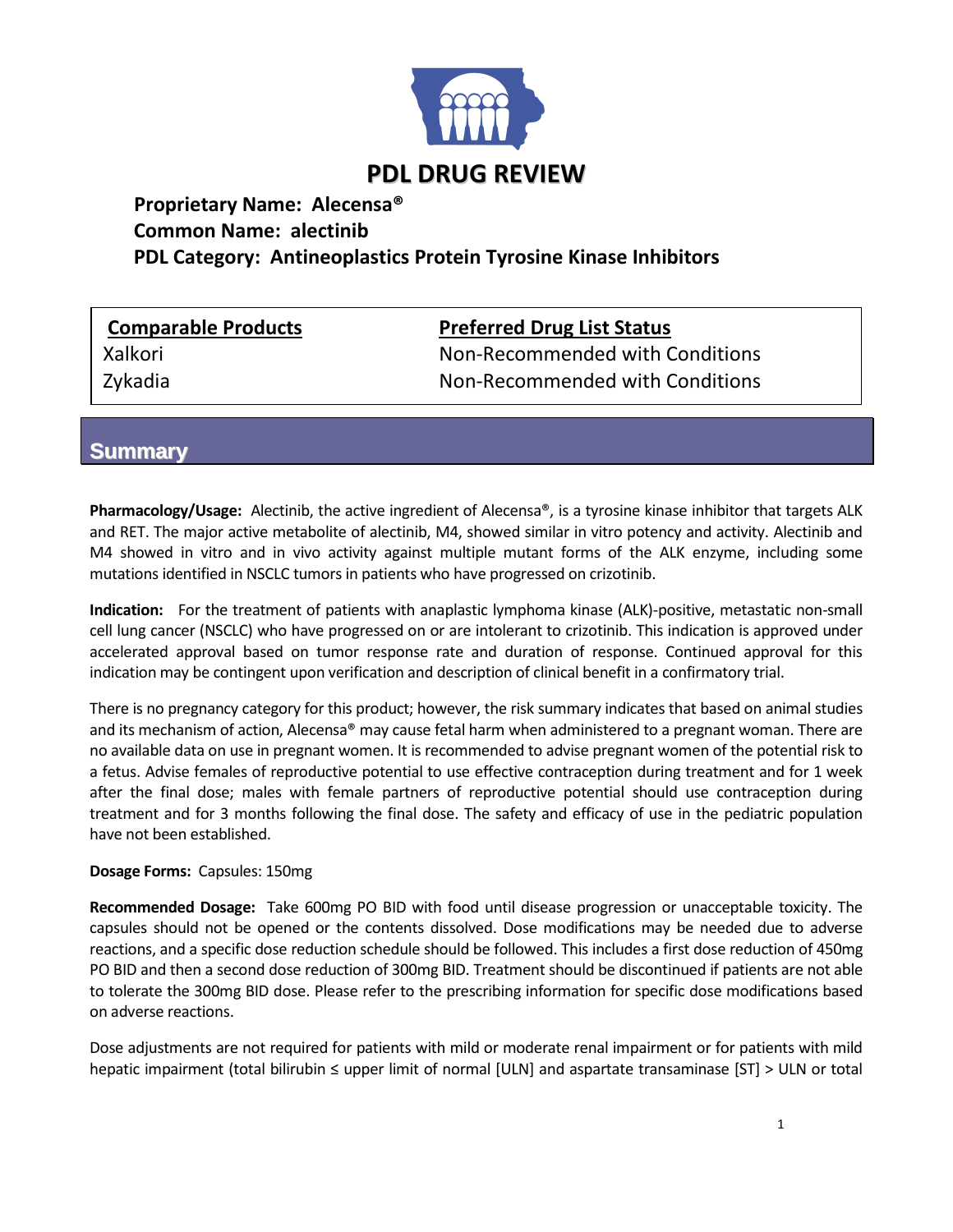bilirubin > 1 to 1.5 times ULN and any AST). The safety in use with severe renal impairment or end-stage renal, as well as in patients with moderate or severe hepatic impairment disease, has not been studied.

**Drug Interactions:** No interactions with Alecensa® requiring dose adjustments have been identified.

**Common Adverse Drug Reactions:** *There was no placebo data available to compare with Alecensa®. The listed % incidence for adverse drug reactions= reported % incidence in ≥10% (all grades) of patients in 2 studies.* The most frequently reported adverse events included fatigue (41%), constipation (34%), edema (30%), myalgia (29%), cough (19%), rash (18%), nausea (18%), headache (17%), diarrhea (16%), dyspnea (16%), back pain (12%), vomiting (12%), increased weight (11%), and vision disorder (10%). Laboratory abnormalities (occurring in ˃20% of patients in 2 studies) included increased AST (51%), increased alkaline phosphatase (47%), increased creatine phosphokinase (43%), hyperbilirubinemia (39%), hyperglycemia (36%), increased ALT (34%), hypocalcemia (32%), hypokalemia (29%), increased creatinine (28%), hypophosphatemia (21%), and hyponatremia (20%). Anemia (56%) and lymphopenia (22%) were also reported.

Adverse reactions that could require dose modifications include elevations of hepatic enzymes, treatment-related interstitial lung disease/pneumonitis, symptomatic bradycardia, bradycardia with life-threatening consequences and urgent intervention, and elevations in blood creatine phosphokinase.

**Contraindications:** There are currently no contraindications listed with this product.

#### **Manufacturer:** Genentech

**Analysis:** The safety and efficacy of Alecensa® were established in 2 single-arm, multicenter trials (Study 1 and 2) that included patients with locally advanced or metastatic ALK-positive NSCLC who had progressed on crizotinib and had documented ALK positive NSCLC based on an FDA-approved test. Study 1 (N=87) was conducted in North America and Study 2 (N=138) was conducted internationally. The main efficacy outcome in both studies were objective response rate (ORR) as assessed per Independent Review Committee (IRC), as well as duration of response (DOR). The median duration of follow-up with Study 1 was 4.8 months for both IRC and Investigator assessments, while with Study 2 it was 10.9 months for IRC assessment and 7.0 months for Investigator Assessments. All responses were partial responses, and results can be seen in the table below.

| <b>Efficacy Outcome</b>                     | Study 1 (N=87) |              | Study 2 (N=138) |              |
|---------------------------------------------|----------------|--------------|-----------------|--------------|
|                                             | <b>IRC</b>     | Investigator | IRC             | Investigator |
|                                             | Assessment     | Assessment   | Assessment      | Assessment   |
| ORR                                         | 38%            | 46%          | 44%             | 48%          |
| Number of Responders                        | 33             | 40           | 61              | 66           |
| Duration of Responders,<br>median in months | 7.5            | <b>NE</b>    | 11.2            | 7.8          |

A subgroup analysis (N=51) was also performed to assess ORR and duration of response for CNS metastases of patients in both studies with baseline measurable lesions in the CNS. There were 35 patients (69%) with measurable lesions who had received prior brain radiation, including 25 patients (49%) who completed radiation treatment ≥6 months before starting Alecensa®. Results are illustrated in the table below.

| <b>Efficacy Outcome</b>   | $N = 51$ |  |
|---------------------------|----------|--|
| <b>CNS ORR</b>            | 61%      |  |
| Complete Response         | 18%      |  |
| Partial Response          | 43%      |  |
| CNS Duration of Response, | 9.1      |  |
| median in months          |          |  |